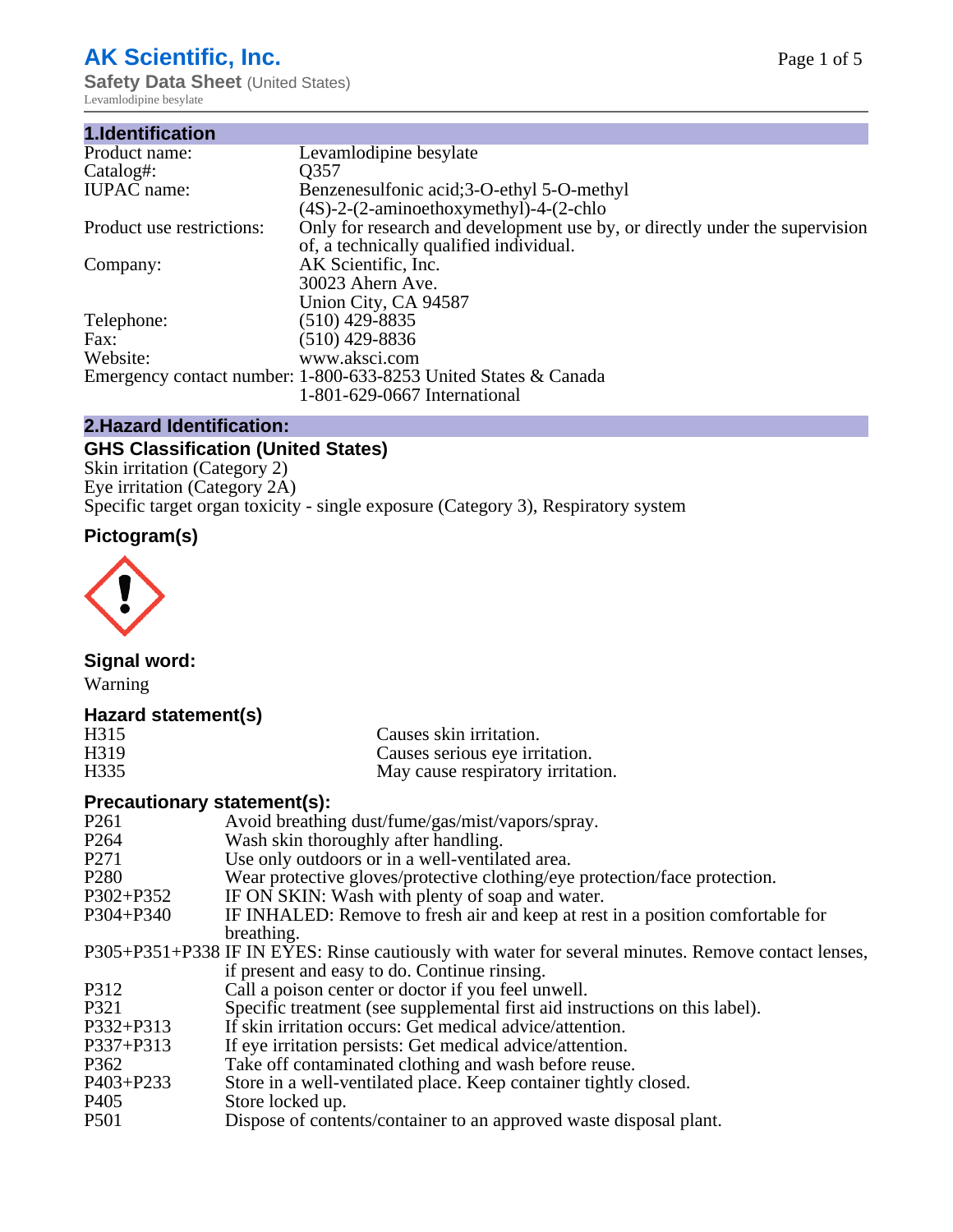## **Hazards not otherwise classified (HNOC) or not covered by GHS:**

None

| 3. Composition/Information on Ingredients |                         |  |
|-------------------------------------------|-------------------------|--|
| Synonyms:                                 | (S)-Amlodipine besylate |  |
| $CAS#$ :                                  | 103129-82-4             |  |
| Purity:                                   | 98%                     |  |
| EC:                                       | Not available.          |  |

#### **4. First Aid Measures**

**General Information:** Immediately remove any clothing contaminated by the product. Move out of dangerous area. Consult a physician and show this safety data sheet.

**Inhalation:** Move person to fresh air. If not breathing, give artificial respiration. If breathing is difficult, give oxygen. Obtain medical aid.

**Skin contact:** Immediately flush skin with running water for at least 15 minutes while removing contaminated clothing and shoes. Wash clothing before reuse. Obtain medical aid immediately. **Eye contact:** Immediately flush open eyes with running water for at least 15 minutes. Obtain medical aid immediately.

**Ingestion:** Do NOT induce vomiting without medical advice. Rinse mouth with water. Never administer anything by mouth to an unconscious person. Obtain medical aid immediately.

**Most important symptoms and effects, both acute and delayed:** No further information available. Please see sections 2 and 11.

**Indication of any immediate medical attention and special treatment needed:** No further information available.

#### **5. Fire Fighting Measures**

**Suitable extinguishing media:** Use water spray, dry chemical, carbon dioxide, or chemical foam. **Specific hazards arising from the chemical:** Carbon oxides, Nitrogen oxides, Hydrogen chloride, Carbon oxides, Sulfur oxides.

**Advice for firefighters:** As in any fire, wear a NIOSH-approved or equivalent, pressure-demand, self-contained breathing apparatus and full protective gear. During a fire, irritating and highly toxic gases may be generated by thermal decomposition or combustion.

#### **6. Accidental Release Measures**

**Personal precautions, protective equipment and emergency procedures:** Wear protective equipment and keep unprotected personnel away. Ensure adequate ventilation. Remove all sources of ignition. Prevent further leak or spill if safe to do so. For personal protective equipment, please refer to section 8.

**Environmental precautions:** Do not let product enter drains, other waterways, or soil.

**Methods and materials for containment and cleaning up:** Prevent further leak or spill if safe to do so. Vacuum, sweep up, or absorb with inert material and place into a suitable disposal container. Consult local regulations for disposal. See section 13 for further disposal information.

#### **7. Handling and Storage**

**Precautions for safe handling:** Avoid contact with skin, eyes, and personal clothing. Wash hands thoroughly after handling. Avoid breathing fumes. Use only with adequate ventilation. Wear suitable protective clothing, gloves, and eye/face protection. Keep away from sources of ignition. Minimize dust generation and accumulation. Keep container tightly closed. Open and handle container with care. Do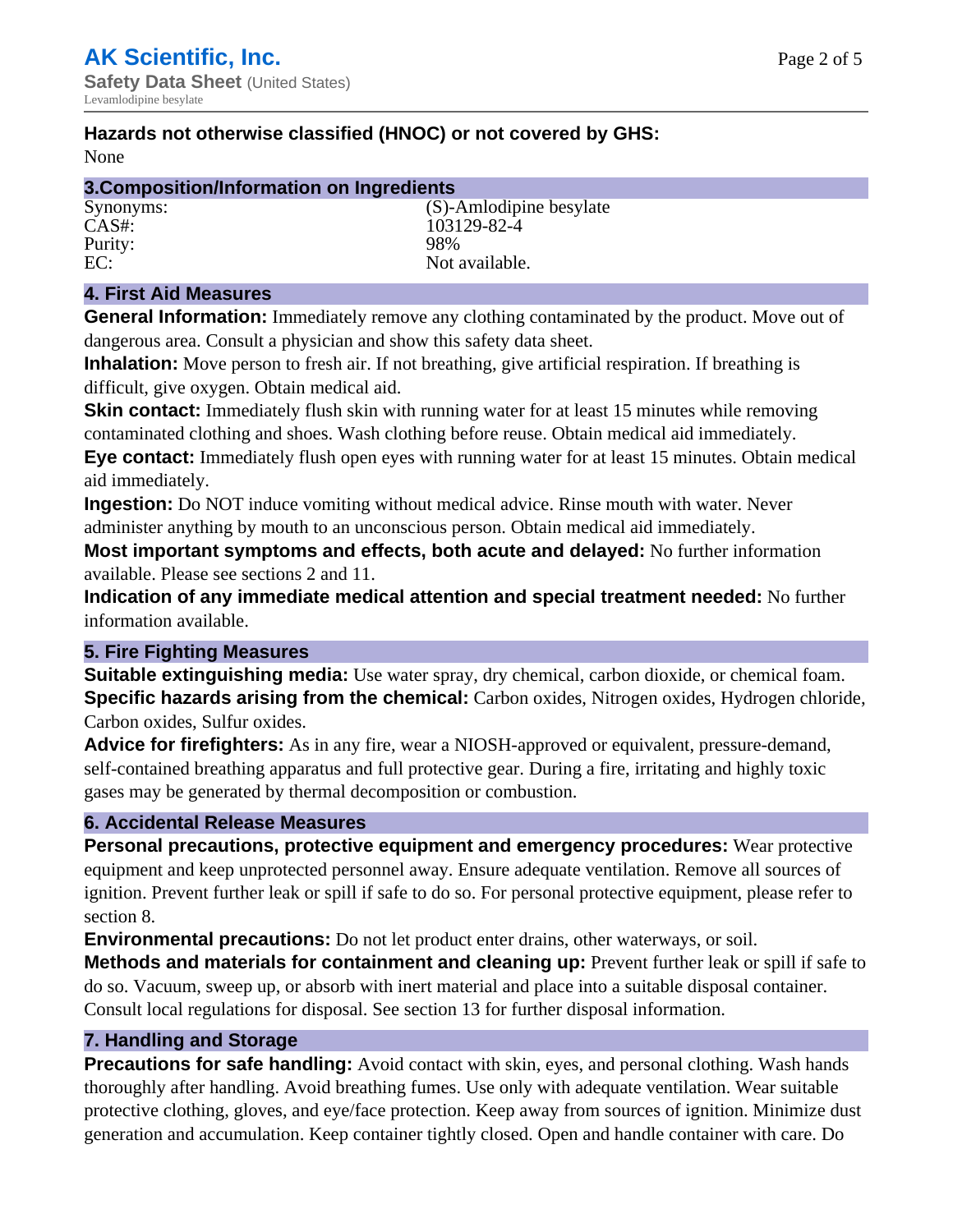not eat, drink, or smoke while handling.

**Conditions for safe storage, including any incompatibilities:** Store in a tightly-closed

container when not in use. Store in a cool, dry, well-ventilated area away from incompatible substances. Keep away from sources of ignition.

## **8. Exposure Controls/Personal Protection**

#### **Exposure limits:**

| OSHA PEL:  | Not available. |
|------------|----------------|
| NIOSH REL: | Not available. |
| ACGIH TLV: | Not available. |

**Appropriate engineering controls:** Avoid contact with skin, eyes, and clothing. Wash hands before breaks and immediately after handling the product. Facilities storing or utilizing this material should be equipped with an eyewash fountain. Use adequate general and local exhaust ventilation to keep airborne concentrations low.

#### **Personal protection**

| Eyes:        | Based on an evaluation of the eye or face hazards present, wear chemical splash-resistant<br>safety glasses or goggles with side protection. A face shield may be appropriate in some<br>workplaces. Use eyewear tested and approved under appropriate government standards<br>such as OSHA 29 CFR 1910.133 or EU EN166.                                                                                                |
|--------------|-------------------------------------------------------------------------------------------------------------------------------------------------------------------------------------------------------------------------------------------------------------------------------------------------------------------------------------------------------------------------------------------------------------------------|
| Hands:       | Wear gloves selected based on an evaluation of the possible hazards to hands and skin,<br>the duration of use, the physical conditions of the workplace, and the chemical resistance<br>and physical properties of the glove material.                                                                                                                                                                                  |
|              | Skin and body: Protective clothing must be selected based on the hazards present in the workplace, the<br>physical environment, the duration of exposure, and other factors. No fabric can provide<br>protection against all potential hazards; therefore it is important to select the appropriate<br>protective clothing for each specific hazard. At the minimum, wear a laboratory coat and<br>close-toed footwear. |
| Respiratory: | Respirators are not a substitute for accepted engineering control measures such as<br>enclosure or confinement of the operation, general and local ventilation, and substitution<br>of less toxic materials. When respiratory personal protective equipment is appropriate<br>based on an assessment of respiratory hazards in the workplace, use a NIOSH- or<br>CEN-certified respirator.                              |

| 9. Physical and Chemical Properties |                       |
|-------------------------------------|-----------------------|
| <b>Physical State:</b>              | Light yellow powder   |
| Molecular Formula:                  | C20H25N2O5Cl.C6H6O3S  |
| Molecular Weight:                   | 567.05                |
| Odor:                               | Not available.        |
| pH:                                 | Not available.        |
| <b>Boiling Point Range:</b>         | Not available.        |
| Freezing/Melting Point:             | $70-74$ °C            |
| <b>Flash Point:</b>                 | Not available.        |
| <b>Evaporation Rate:</b>            | Not available.        |
| Flammability (solid, gas):          | Please see section 2. |
| Explosive limits:                   | Not available.        |
| Vapor Pressure:                     | Not available.        |
| Vapor Density:                      | Not available.        |
| Solubility:                         | Not available.        |
| <b>Relative Density:</b>            | Not available.        |
| Refractive Index:                   | Not available.        |
| Volatility:                         | Not available.        |
| <b>Auto-ignition Temperature:</b>   | Not available.        |
| Decomposition Temperature:          | Not available.        |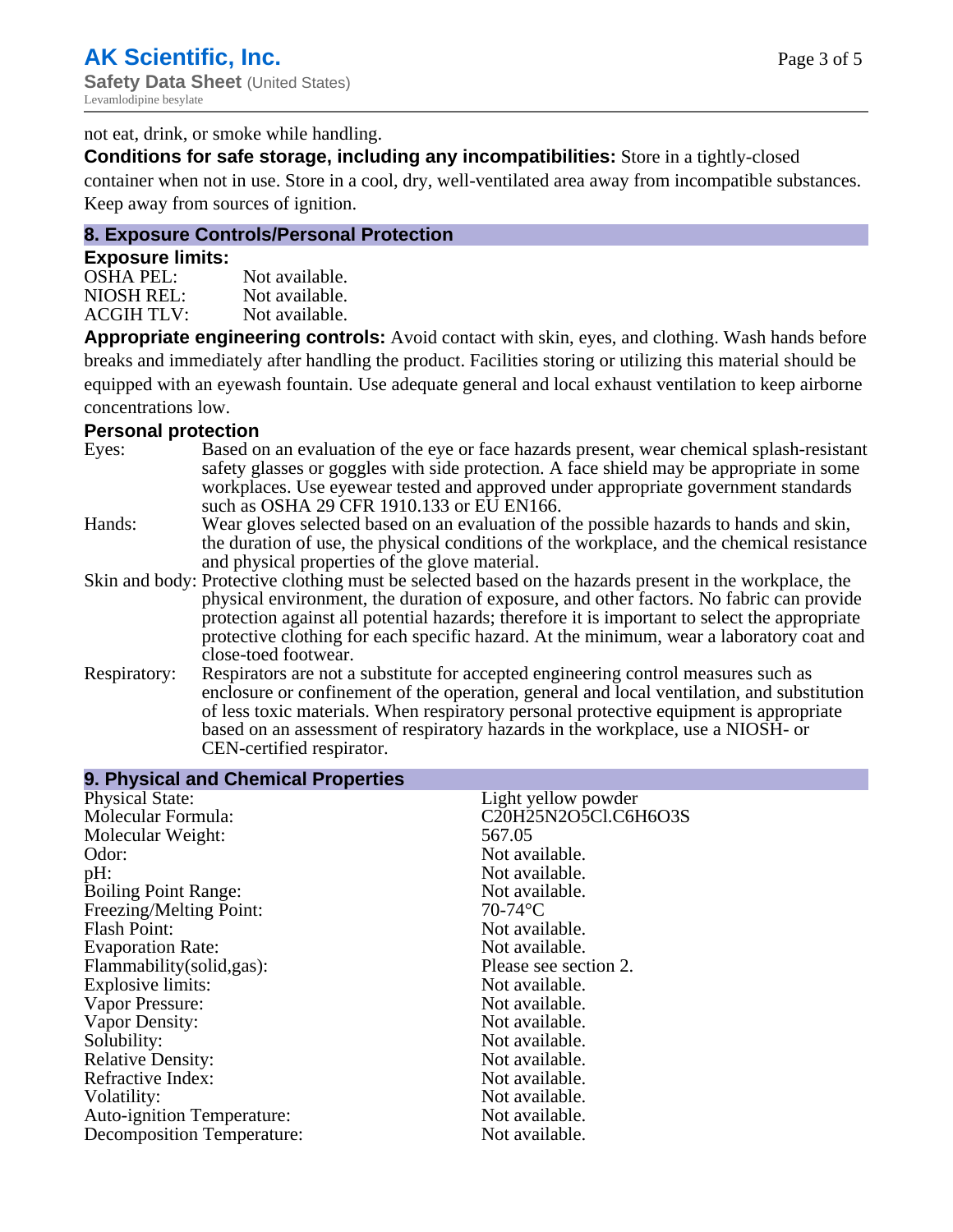| <b>Partition Coefficient:</b>                      | Not available.                                                                                      |
|----------------------------------------------------|-----------------------------------------------------------------------------------------------------|
| <b>10. Stability and Reactivity</b>                |                                                                                                     |
| Reactivity:                                        | Not available.                                                                                      |
| Chemical stability:                                | Stable under recommended temperatures and pressures.                                                |
| Possibility of hazardous reactions: Not available. |                                                                                                     |
| Conditions to avoid:                               | Dust generation.                                                                                    |
| Incompatible materials:                            | Strong oxidizing agents.                                                                            |
|                                                    | Hazardous decomposition products: Carbon oxides, Nitrogen oxides, Hydrogen chloride, Carbon oxides, |
|                                                    | Sulfur oxides.                                                                                      |

#### **11. Toxicological Information**

| Not available.                                      |
|-----------------------------------------------------|
| Not available.                                      |
| Inhalation, eye contact, skin contact, ingestion.   |
| Skin contact may result in inflammation             |
| characterized by itching, scaling, reddening,       |
| blistering, pain or dryness. Eye contact may result |
| in redness, pain or severe eye damage. Inhalation   |
| may cause irritation of the lungs and respiratory   |
| system. Overexposure may result in serious illness  |
| or death.                                           |
|                                                     |

#### **Carcinogenicity**

| $   -$ |                                                                                                       |
|--------|-------------------------------------------------------------------------------------------------------|
| IARC:  | Not classified.                                                                                       |
| NTP:   | Not listed.                                                                                           |
| OSHA:  | Not listed.                                                                                           |
|        | Acute toxic effects: Inflammation of the eye is characterized by redness, watering, and itching. Skin |
|        | inflammation is characterized by itching, scaling, reddening, or, occasionally,                       |
|        | blistering.                                                                                           |

| <b>12. Ecological Information</b> |                |
|-----------------------------------|----------------|
| Ecotoxicity:                      | Not available. |
| Persistence and degradability:    | Not available. |
| Bioaccumulative potential:        | Not available. |
| Mobility in soil:                 | Not available. |
| Other adverse effects:            | Not available. |

# **13. Disposal Considerations**

Chemical waste generators must determine whether a discarded chemical is classified as hazardous waste. US EPA guidelines for the classification determination are listed in 40 CFR 261.3. Additionally, waste generators must consult state and local hazardous waste regulations to ensure complete and accurate classification. Observe all federal, state and local regulations when disposing of the substance.

Disposal of packaging: Do not reuse containers. Dispose of as unused product.

#### **14. Transportation Information**

| <b>DOT (United States)</b> |  |
|----------------------------|--|
| UN number:                 |  |
| Proper shipping name:      |  |
| Transport hazard class:    |  |
| Packing group:             |  |
| ΙΔΤΔ                       |  |

**IATA**<br>UN Number:

Not hazardous material. Not available. Not available. Not available.

Not dangerous good.